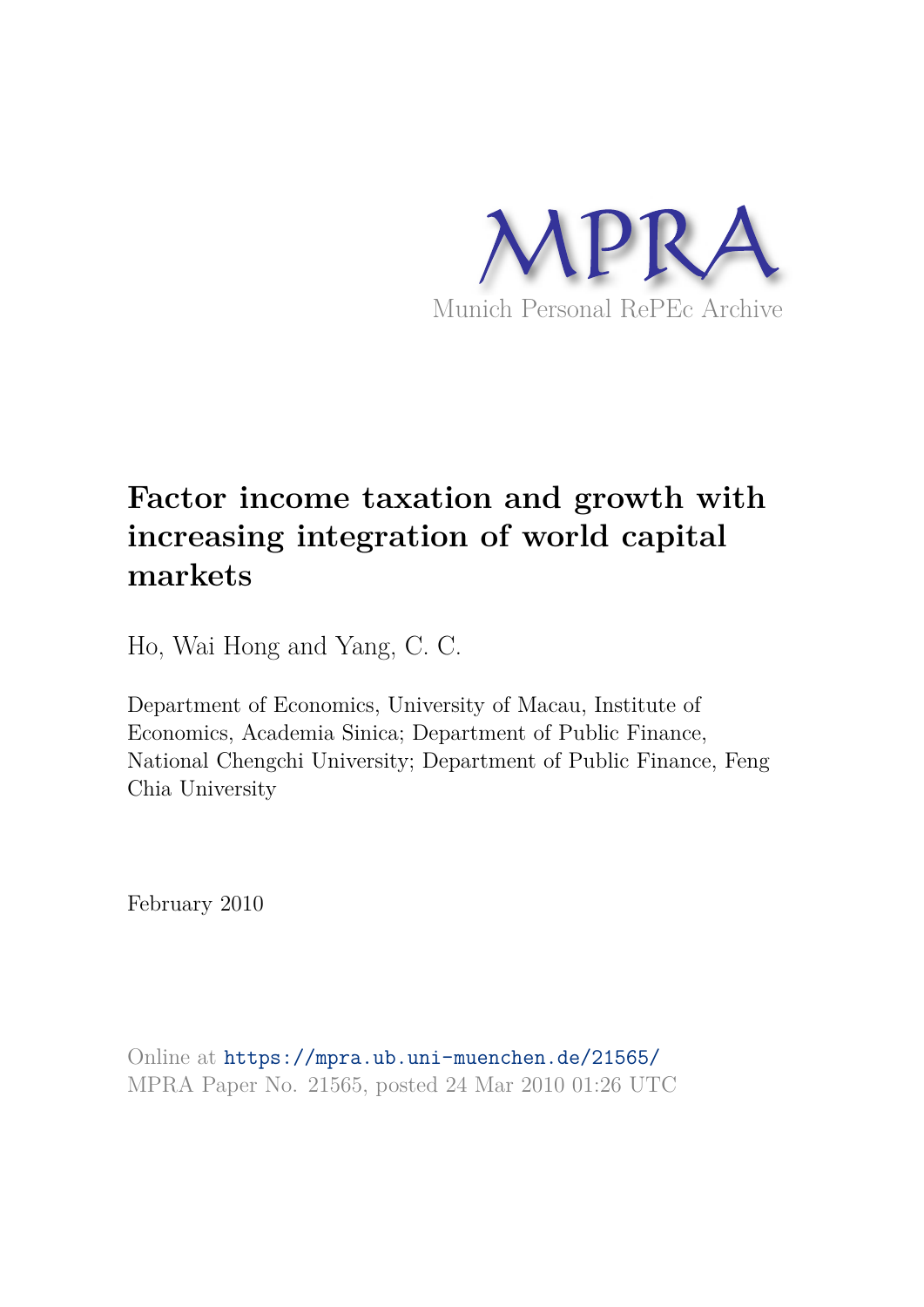## Factor Income Taxation and Growth with Increasing Integration of World Capital Markets

Wai-Hong Ho<sup>\*</sup>, C. C. Yang<sup>†</sup>

February 2010

#### Abstract

In a closed economy, the infinite-horizon and the overlapping generations (OG) model prescribe diametrically opposite policies on factor taxation: the former argues that the growthmaximizing capital income tax rate should be set to zero, whereas the latter argues that it should be set as high as possible. This note investigates the issue by taking into account global capital market integration. We show that the long-run growth-maximizing capital income tax rate in a small open OG economy is decreasing as the economy's capital market is increasingly integrated with the rest of the world, and will be equal to zero as prescribed in the infinitehorizon model once the degree of integration becomes sufficiently high.

<sup>∗</sup>Corresponding author. Department of Economics, University of Macao. E-mail address: whho@umac.mo † Institute of Economics, Academia Sinica; Department of Public Finance, National Chengchi University; Department of Public Finance, Feng Chia University. E-mail address: ccyang@econ.sinica.edu.tw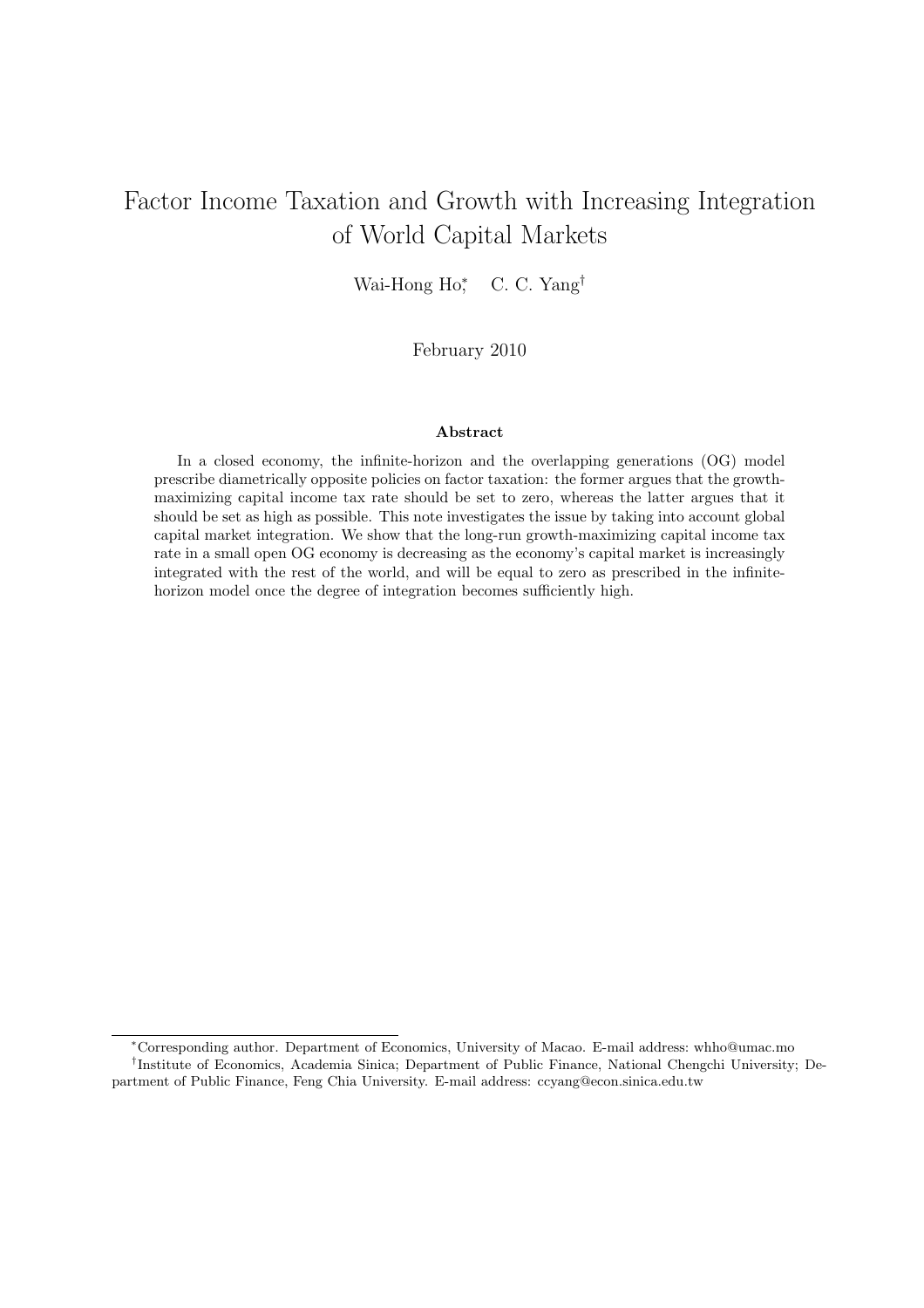### 1 Introduction

How labor and capital income should be taxed in the context of growth is an unresolved issue. On the one hand, in the infinite-horizon setup, Lucas (1990), Rebelo (1991), Jones et al. (1993) and Milesi-Ferretti et al. (1998) have shown that the growth maximizing capital income tax rate should be set to zero since any positive tax rate on capital income reduces the rate of return on capital, which in turn curbs the saving incentive and economic growth. This result suggests that, to raise a required amount of tax revenue, labor income should bear the main thrust. On the other hand, in the finite-horizon overlapping generations (OG) setup, Jones and Manuelli (1992) and Uhlig and Yanagawa (1996) argue that shifting the tax burden from labor to capital income may benefit economic growth and hence setting the latter tax rate as high as possible can be optimal.

To understand the intuition behind the result in the OG model, it is best to consider a twoperiod OG with the log utility function,  $\ln c_t^1 + \beta \ln c_{t+1}^2$ , where  $c_t^1$  is generation t's consumption in period 1,  $c_{t+1}^2$  is their consumption in period 2, and  $\beta$  is a discount factor. This utility function can be equivalently expressed in Cobb-Douglas form  $(c_t^1)(c_{t+1}^2)^{\beta}$ . It is then well known that the wealth allocated to  $c_{t+1}^2$ , which amounts to saving in this setup, will be determined by the preference  $\beta$  and will be completely independent of the capital income tax rate. Put formally, the interest elasticity of saving is zero in the case of the log utility function. Since the young earn only labor income and engage in saving while the old earn only capital income and save nothing in this OG model, to stimulate saving and growth, it is optimal to set the labor tax rate to zero while the capital income tax rate is set at the maximum.

Caballé (1998) introduces altruistic preferences into the OG model, showing that when the interest elasticity of saving is sufficiently small, there exists a threshold value of intergenerational altruism, below which the growth maximizing capital tax rate is one, whereas above that value it equals zero. However, this finding does not reconcile the infinite-horizon model with the OG model, in the sense that the OG model de facto becomes dynastic or infinite horizon when intergenerational altruism is high.

In this note we argue that the diametrically opposite growth policy prescriptions on factor taxation between the infinite-horizon and the OG model will be mitigated and even disappear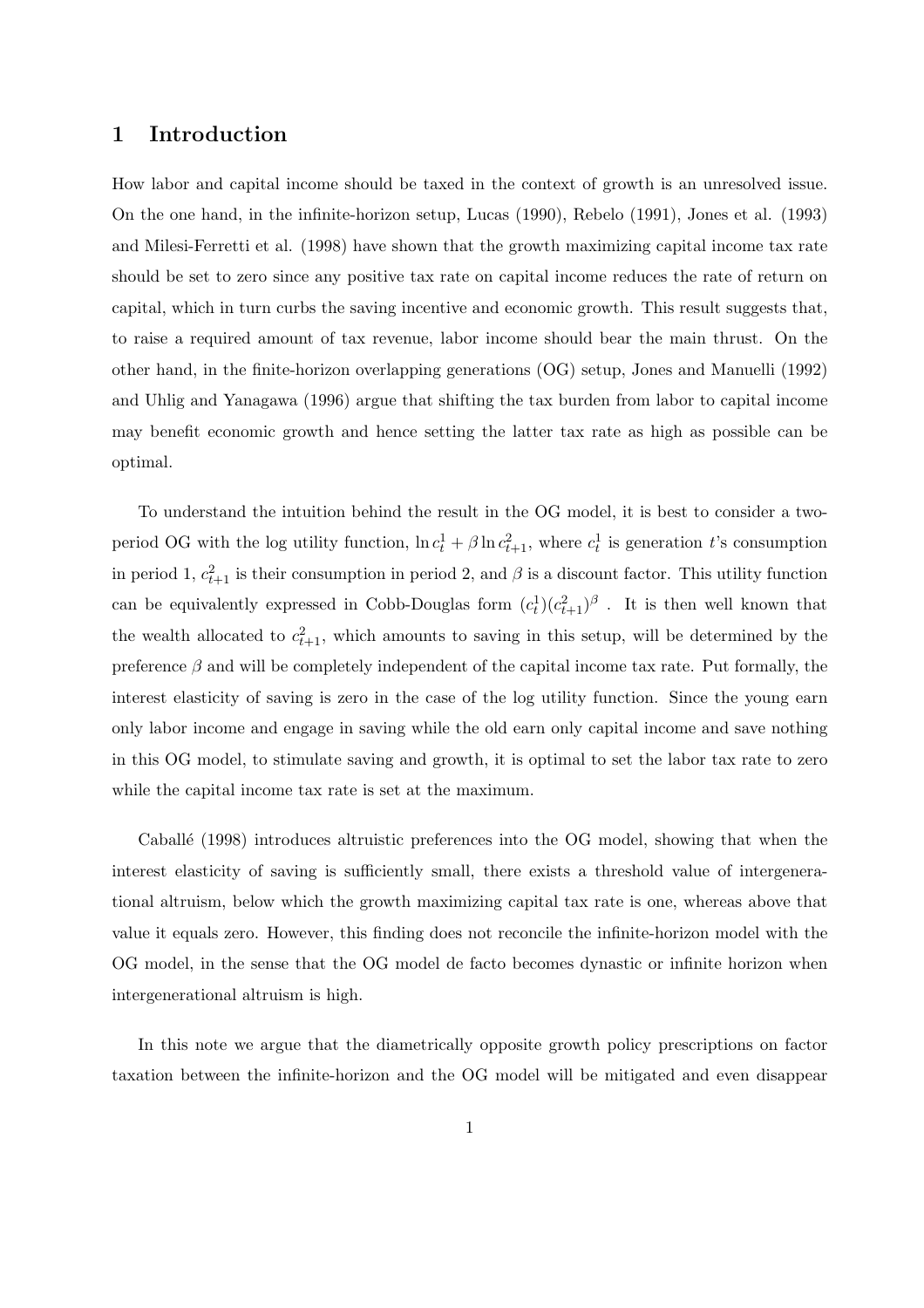if one takes into consideration the increasing degree of integration in the world capital market. Specifically, we show that the growth-maximizing capital tax rate in the OG model is decreasing with the increasing degree of integration in the world capital market, and will be equal to zero as prescribed in the infinite-horizon setup when the world capital market is sufficiently integrated.<sup>1</sup>

The mechanism behind our result is intuitive. With the opening up of the world capital market, domestic capital will flow out to seek higher rates of return abroad in response to a higher domestic capital tax rate. This capital outflow implies a disconnection between domestic saving and domestic investment, which in turn implies in an OG setting that a higher domestic capital tax rate does not necessarily result in higher domestic capital formation even though it does result in higher domestic saving. With the increasing integration of the world capital market, the force of capital outflow will become more and more dominating and will eventually lead to the prescription of a zero capital tax once the integration is sufficiently high.

For sure, this is not the first paper to address the non-optimality of taxing capital income to the maximum in an OG growth model. For instance, Ho & Wang (2007) show that the growthmaximizing capital income tax rate is between zero and one and is decreasing with the severity of information asymmetry between lenders and borrowers. Their result arises because the capital income tax policy worsens the adverse selection problem in the credit market which in turn gives rise to a negative effect on growth. While their main focus is to argue in favor of a less-thanone growth-maximizing capital income tax rate in the presence of asymmetric information, the present paper aims to show how the opposite long-run growth tax policy prescribed by OG and the infinite horizon models will become unified under global capital market integration.

## 2 Setup

Consider a small open economy in which there is an infinite sequence of two-period-lived overlapping generations with homogeneous, non-altruistic agents. All generations are identical in size and composition. The population size of each generation is normalized to one.

<sup>&</sup>lt;sup>1</sup>Correira (1996) shows that the celebrated result in Chamley (1986) - the long-run optimal capital income tax rate should be zero - can be extended to the circumstances of small open economies with frictionless, international capital mobility.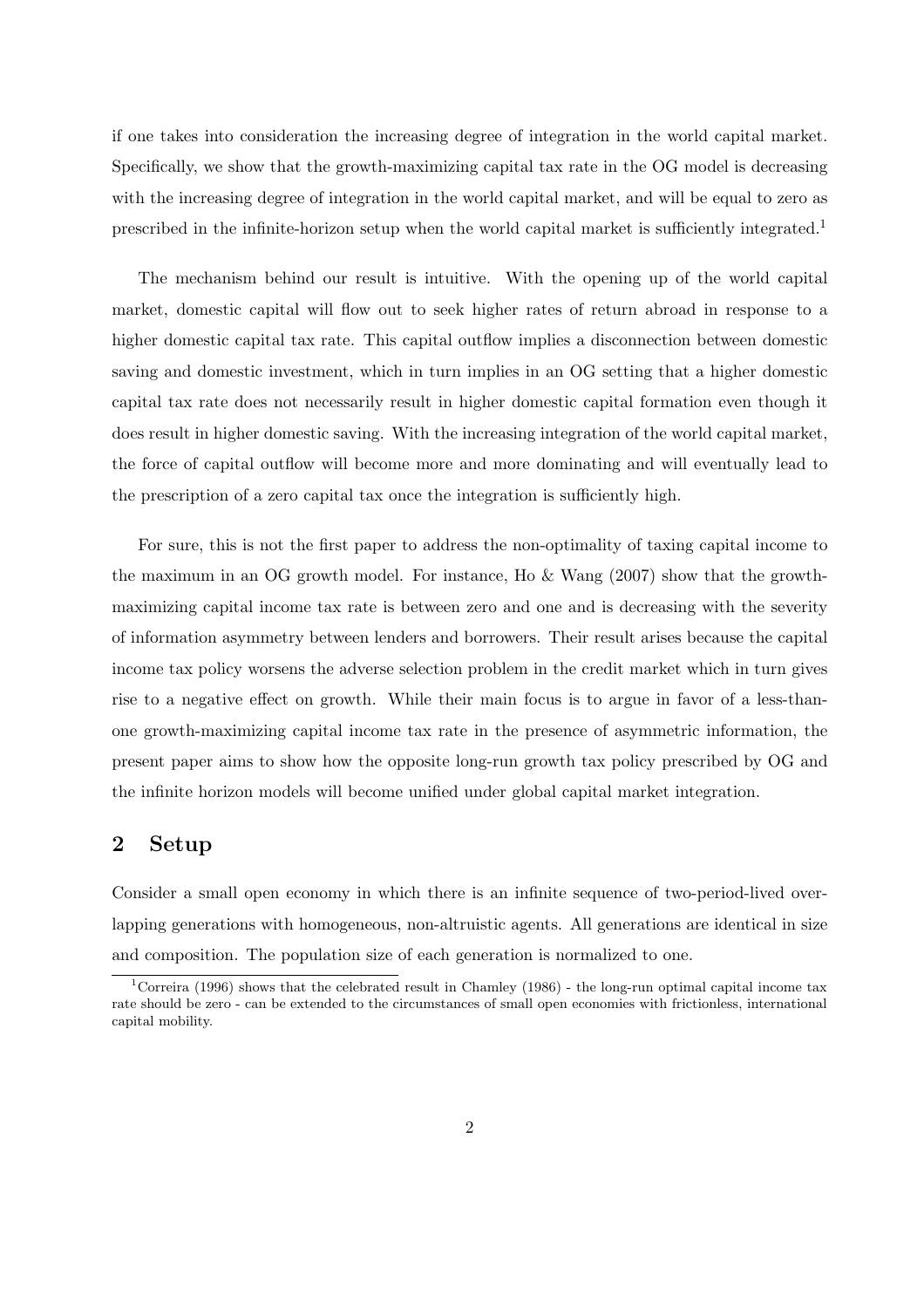The utility function of the representative agent is given by:

$$
U(c_t^1) + \beta U(c_{t+1}^2)
$$
 (1)

with  $1 > \beta > 0$  and  $U(c) = \log(c)$ .  $c_t^1$  and  $c_{t+1}^2$  denote the young agent's consumption and the old agent's consumption, respectively. Using a logarithmic utility function implies that the inter-temporal elasticity of substitution is equal to one. Such an assumption will make our results most transparent.

Each young agent born in time period t supplies endowed labor inelastically to earn wage income  $w_t$ . Since an agent when old is not endowed with any labor and hence no wage income, he needs to save for old-age consumption. His saving is allocated between domestic investment and international investment, which are denoted by  $i_t$  and  $b_t$ , respectively. The domestic interest rate at time t is given by  $r_t$  and the rate of return in the world capital market,  $r_b$ , is exogenously given for the small open economy. In order to keep the focus on the case with capital outflow, we assume that  $r_b > r_t$  holds throughout the rest of the discussion. A young agent needs to incur a cost  $\mu_{\overline{k}_t}^{b_t^2}$  to identify and to materialize the investment opportunities in the world capital market, where  $\mu \in (0,\infty)$  is a parameter. To be compatible with perpetual growth, this cost is set to be in proportion to the capital stock per capita,  $k_t$ . In the sequel, the inverse of the parameter  $\mu$ will be interpreted as a measure of the degree of integration of the domestic economy with the international capital market. Full integration takes place when  $\mu$  tends to zero.

Each old agent consumes his net returns from both domestic investment and international investment. Given that the government imposes proportional taxes on domestic labor and domestic capital income at flat rates  $\tau_w$  and  $\tau_r$  respectively, the young agent's consumption will be

$$
c_t^1 = (1 - \tau_w)w_t - i_t - b_t - \mu \frac{b_t^2}{k_t},
$$

and the old agent's consumption will be

$$
c_{t+1}^2 = [1 + (1 - \tau_r)r_{t+1}]i_t + (1 + r_b)b_t
$$

subject to  $\tau_w \in [0, 1]$  and  $\tau_r \in [0, 1]$ .

There are many competitive firms in the economy. At the beginning of time period  $t$ , each firm produces a homogeneous consumption good according to the following production function:

$$
y_t = f(k_t, l_t) = k_t^{\theta} (A_t l_t)^{1-\theta}
$$
\n
$$
\tag{2}
$$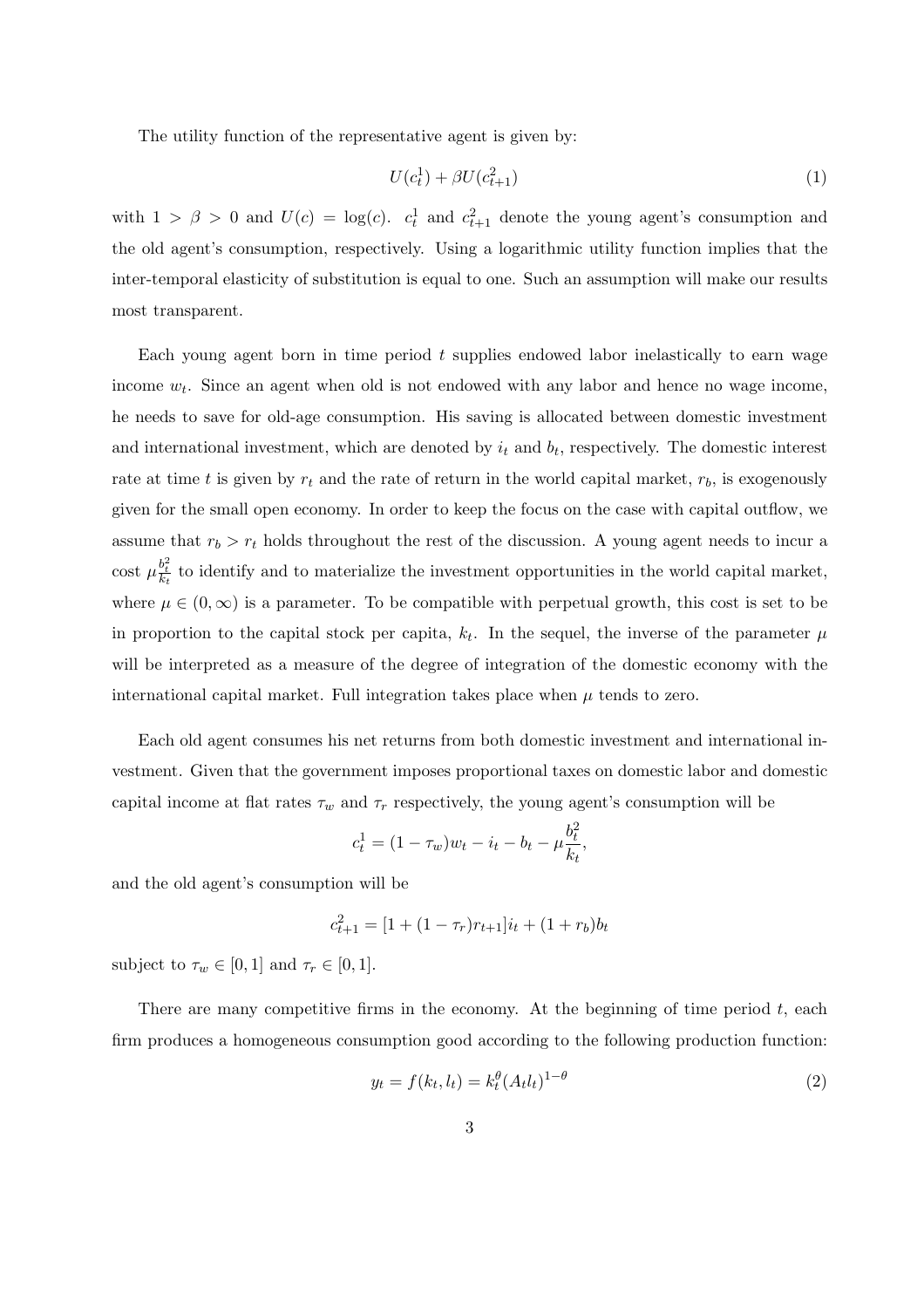with  $0 < \theta < 1$ , where  $k_t$  and  $l_t$  are the capital stock per capita and labor, respectively, and  $A_t$  is a technology parameter which represents the technological spill-overs. Following the endogenousgrowth literature, we postulate that  $A_t = k_t$  so that the economy exhibits sustainable growth in the long run. Since only young agents are endowed with labor, which is normalized to a unity measure, the competitive rental rate of capital and the wage rate of labor are equal to, respectively:

$$
r_t = \theta,\tag{3}
$$

$$
w_t = (1 - \theta)k_t. \tag{4}
$$

It is also assumed that capital depreciates completely after one period of use. As usual, output can be used for consumption or investment.

The government finances the stream of public expenditures, which is assumed to be equal to a constant fraction,  $\alpha$ , of output by collecting revenues from flat rate taxes on wage income and capital income in each time period. It is straightforward to show that the government budget constraint is given by:<sup>2</sup>

$$
\alpha = (1 - \theta)\tau_w + \theta\tau_r.
$$

The above equation clearly indicates that the capital and labor income tax rates are negatively related to each other, given  $\theta$  and  $\alpha$ . In the next section we are going to show that, depending on the degree of global capital market integration, the growth-maximizing capital income tax rate can be equal to one, between zero and one, or even become zero.

## 3 The Optimal Capital Income Tax Rate

From the assumption regarding the utility function and the agent's budget constraints, one can obtain the following first-order conditions which describe the perfect foresight competitive equilibrium for exogenous sequences of  $w_t$ ,  $r_t$ ,  $k_t$ ,  $r_b$ ,  $\tau_w$  and  $\tau_r$ .

$$
\frac{c_{t+1}^2}{c_t^1} = \beta[1 + (1 - \tau_r)\theta], \tag{5}
$$

$$
\frac{c_{t+1}^2}{c_t^1} = \frac{\beta(1+r_b)k_t}{2\mu b_t + k_t}.
$$
\n(6)

<sup>&</sup>lt;sup>2</sup>See the Appendix for the derivation.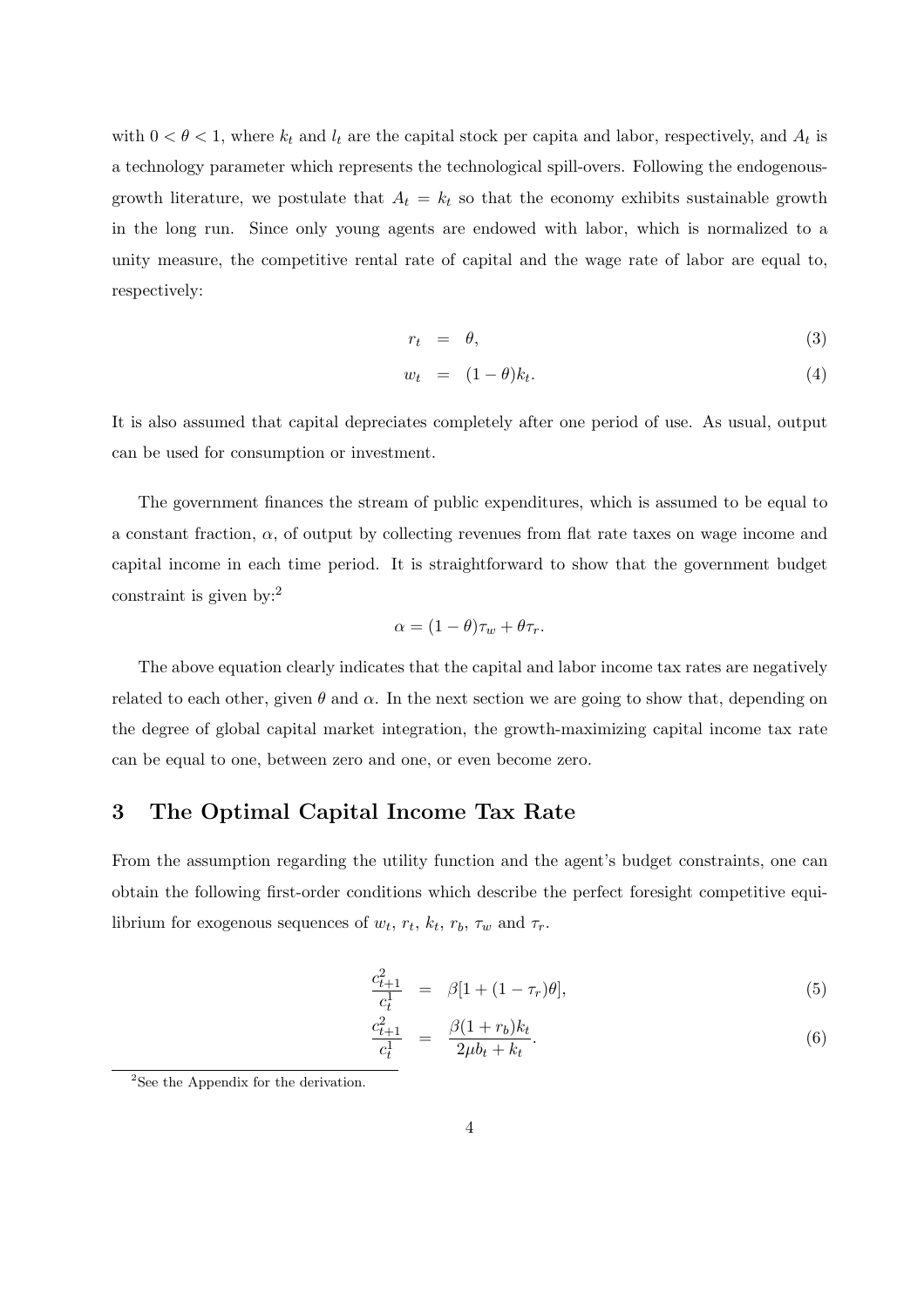We have applied  $(3)$  to deriving  $(5)$  and  $(6)$ . Combining them gives:

$$
z_t \equiv \frac{b_t}{k_t} = \frac{b}{k} = \frac{1}{2\mu} \left[ \frac{1 + r_b}{1 + (1 - \tau_r)\theta} - 1 \right].
$$

Note that  $z_t$  is always positive based on the assumption that  $r_b > r_t = \theta$  and  $\tau_r \in [0,1]$ . It is worth pointing out that  $z_t$  is increasing with the capital income tax rate  $\tau_r$ . This result is intuitive - a higher domestic capital income tax will all else equal enhance people's incentives to engage in "capital flight."

It can be readily verified that the economy always grows along the balanced growth path at the rate  $g$ , given by<sup>3</sup>:

$$
g = \frac{y_{t+1}}{y_t} = \frac{k_{t+1}}{k_t} = \frac{b_{t+1}}{b_t} = \frac{b_{t+1}}{b_t} = \frac{\beta(1-\theta)}{1+\beta}(1-\frac{\alpha-\theta\tau_r}{1-\theta}) - \frac{1}{2\mu(1+\beta)} \left[\frac{1+r_b}{1+(1-\tau_r)\theta} - 1\right] \left[\frac{(1+r_b)(1+\frac{\beta}{2})}{1+(1-\tau_r)\theta} + \frac{\beta}{2}\right]. \tag{7}
$$

Now we are ready to see why taxing capital income generates two opposite forces on the economic growth of a small open economy. The first term on the right-hand side of (7) represents the conventional growth-enhancing effect of taxing capital income in the OG literature. In the small open economy case, one additional adverse growth effect of capital income taxation is captured by the second term. This effect arises primarily because increasing the capital income tax rate changes the trade off between domestic investment and international lending against the former, inducing young agents to lend more (i.e., more capital outflow) in the world capital market.

To formalize the above discussion, we take the partial derivative of (7) with respect to  $\tau_r$ , giving:

$$
\frac{\partial g}{\partial \tau_r} = \beta - \frac{(2+\beta)(1+r_b)^2}{2\mu[1+(1-\tau_r)\theta]^3} + \frac{(1+r_b)}{2\mu[1+(1-\tau_r)\theta]^2} = 0.
$$

Some algebraic manipulations transform the above growth-maximizing first-order condition into:

$$
\mu[1 + (1 - \tau_r^*)\theta]^3 = \frac{(1 + r_b)}{2\beta} \left\{ (2 + \beta)(1 + r_b) - [1 + (1 - \tau_r^*)\theta] \right\},\,
$$

where  $\tau_r^* = \tau_r^*(\mu, \theta, r_b)$  is the growth maximizing capital income tax rate.<sup>4</sup> We call the left-hand

<sup>3</sup>The derivation of this equation can be found in the Appendix.

$$
[1 + (1 - \tau_r^*)\theta]^3 + \frac{(1 + r_b)[1 + (1 - \tau_r^*)\theta]}{2\mu\beta} - \frac{(1 + r_b)^2(2 + \beta)}{2\mu\beta} = 0.
$$

Let  $p = \frac{(1+r_b)}{2\mu\beta}$  and  $q = -\frac{(1+r_b)^2(2+\beta)}{2\mu\beta}$ . Since  $4p^3 + 27q^2 > 0$  holds, this equation has one real root and two complex roots. We focus on the case with the real root.

 $4$ Since this is a third-order equation, it should have three roots. We then rewrite it as: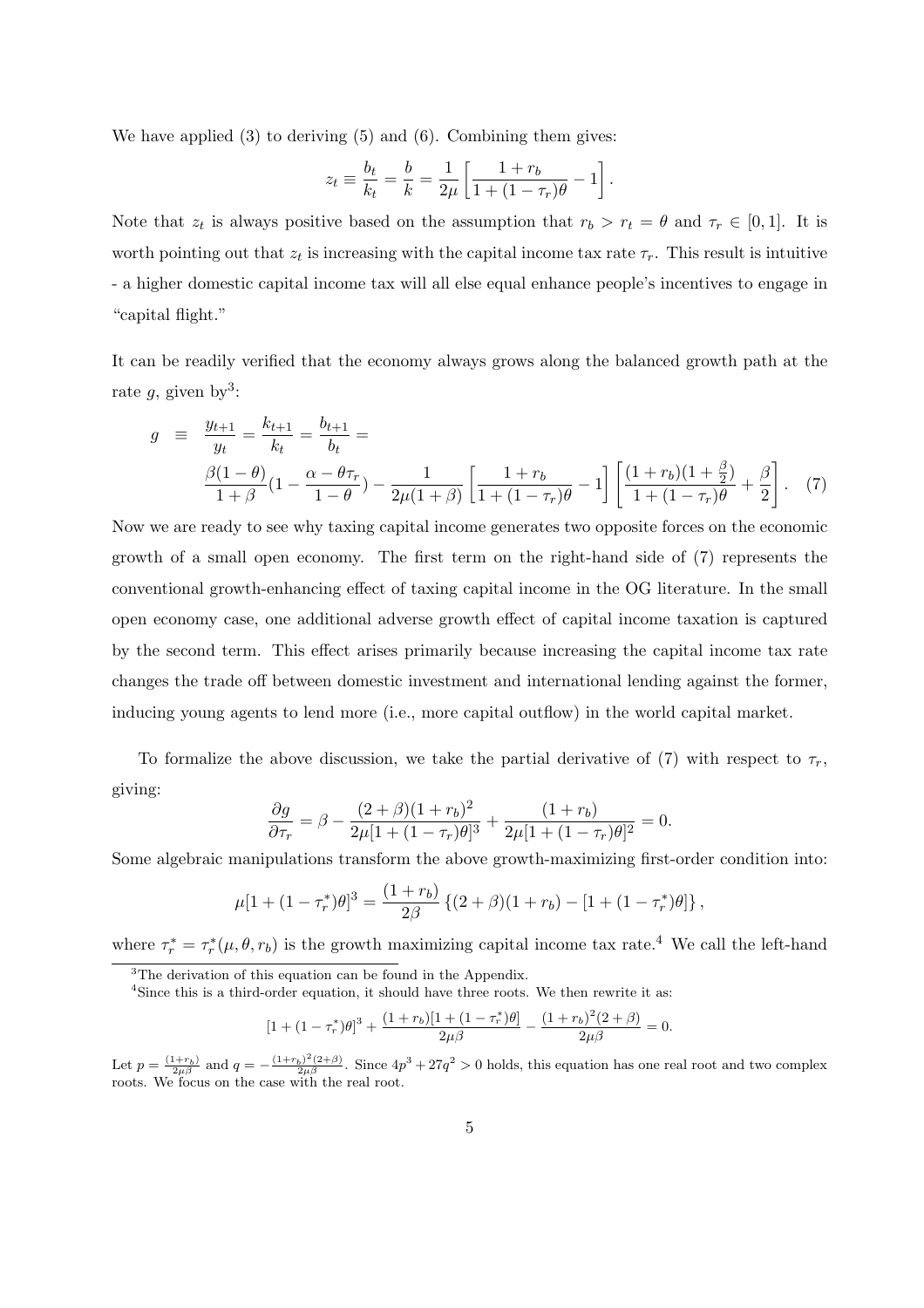side of the above equation locus LL and the right-hand side locus RR. Note that the locus LL is decreasing with  $\tau_r$  whereas the locus RR is increasing with it. The intersection of these two loci determines the growth maximizing  $\tau_r^*$  as shown in Figure 1, which is between zero and one if the following condition on the model parameters is met:

$$
\frac{(1+r_b)}{2\beta(1+\theta)^3}[(2+\beta)(1+r_b)-(1+\theta)] \equiv \underline{\mu} < \mu < \bar{\mu} \equiv \frac{(1+r_b)}{2\beta}[(2+\beta)(1+r_b)-1].
$$

It is easy to show that  $\mu$  is indeed the degree of integration of the world capital market when the event  $\tau_r^* = 0$  occurs while  $\bar{\mu}$  applies when the event  $\tau_r^* = 1$  takes place. Put simply, this condition specifies a range of values of  $\mu$  in which  $0 < \tau_r^* < 1$  exists.<sup>5</sup>

#### (Insert Figure 1 about here)

Note that increasing  $\mu$  will shift the locus LL rightward in Figure 1, giving rise to a bigger growth maximizing capital income tax rate. When the value of  $\mu$  satisfies  $\mu \in [\bar{\mu}, \infty)$ , indicating a low degree of integration with the world capital market, the second and the third terms in the growth maximizing first-order condition will be insignificant. Then it will be growth maximizing to set  $\tau_r^*$  as high as possible in this case, in accordance with the finding as in Jones & Manuelli (1992) and Uhlig & Yanagawa (1996). On the other hand, when  $\mu \in (0, \mu]$  holds, the growth retarding effect of capital income taxation will dominate, making it optimal to untax any capital income. Consequently, if a small open economy is sufficiently integrated with the world capital market, the long-run growth maximizing capital income tax rate in the OG model should be zero, as in the infinite horizon setup (see for example Roubini & Milesi-Ferretti (1994)).

To sum up, we obtain:

Proposition 1. The long-run growth maximizing capital income tax rate in a small open OG economy is decreasing as the economy's capital market increasingly integrates with the rest of the

$$
\frac{\partial^2 g}{\partial \tau_r^2} = -\frac{\theta(1+r_b)}{\mu[1+(1-\tau_r)\theta]^3} \left\{ \frac{3(2+\beta)(1+r_b)}{2[1+(1-\tau_r)\theta]} - 1 \right\} < 0
$$

since  $\min\left\{\frac{1+r_b}{1+(1-\tau_r)\theta}\right\} = 0.5$  and hence  $\left\{\frac{3(2+\beta)(1+r_b)}{2[1+(1-\tau_r)\theta]}-1\right\} > 0$  according to the parametric configurations  $0 < \theta <$  $1, 0 < \beta < 1, \tau_w \in [0, 1]$  and  $\tau_r \in [0, 1]$ . Therefore,  $\tau_r^*$  is a maximum.

<sup>&</sup>lt;sup>5</sup>The second-order condition displayed below holds: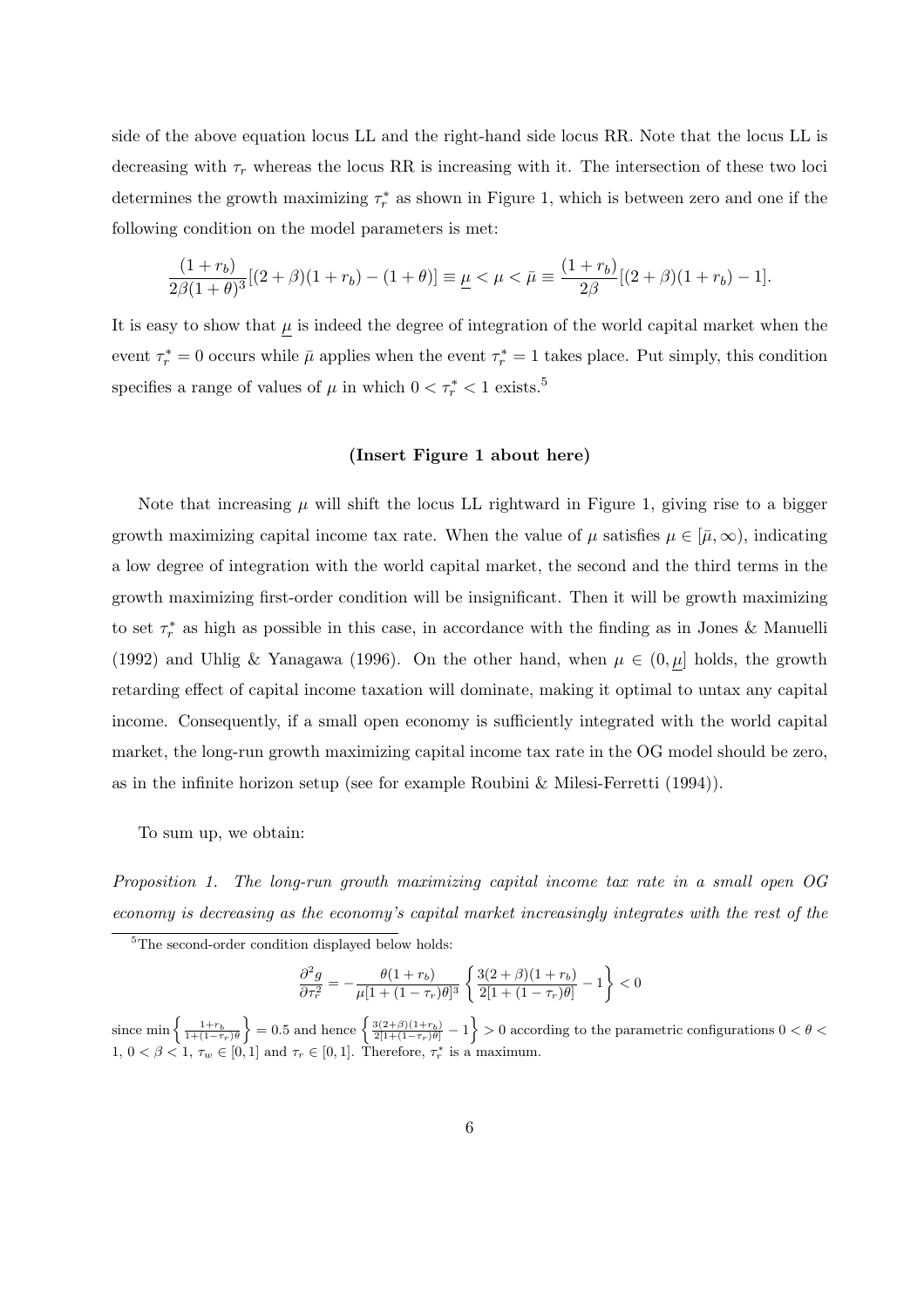world, and will be equal to zero as prescribed in the infinite-horizon model once the degree of integration becomes sufficiently high.

The major finding that increasing capital market integration tends to shift the tax burden from capital income to labor income is supported by empirical studies. For example, Bretschger and Hettich (2002), using a panel data of 14 OECD countries for the period 1967-1996, find empirical evidence for the argument that capital market integration reduces corporate tax rates, which are used as the measure for capital taxation. Winner (2005) shows that, in a sample of 23 OECD countries, the degree of capital mobility exhibits a significant, negative relationship with a country's capital income tax rate whereas its relationship with the labor income tax rate is positive for the period from 1965 to 2000.

## 4 Conclusion

This paper examines the growth effects of factor income taxation in a small open economy with frictional capital mobility across countries. To obtain maximum clarity, we choose to work with a standard two-period OG model with investment-driven perpetual growth. As is typical in this kind of model, a representative young agent uses his wage income to support consumption and domestic investment. Liberalizing international capital mobility enables him to be a lender in the world capital market since the rate of return on investment in the world capital market is higher than that in the local one. In these circumstances, the main tenet is that capital income taxation will intensify capital outflow, thereby giving rise to a negative effect on economic growth. Therefore, in contrast with the conventional wisdom derived from the OG literature, our theoretical findings suggest that setting capital income tax rates as high as possible is growth promoting in a small open economy only if the degree of integration with the world capital market is low. As the degree of integration increases, the growth maximizing capital income tax rate should fall below one and will equal zero when the degree of integration is sufficiently large. The growth-maximizing policy prescriptions on factor taxation between the infinite-horizon and the OG model are eventually reconciled.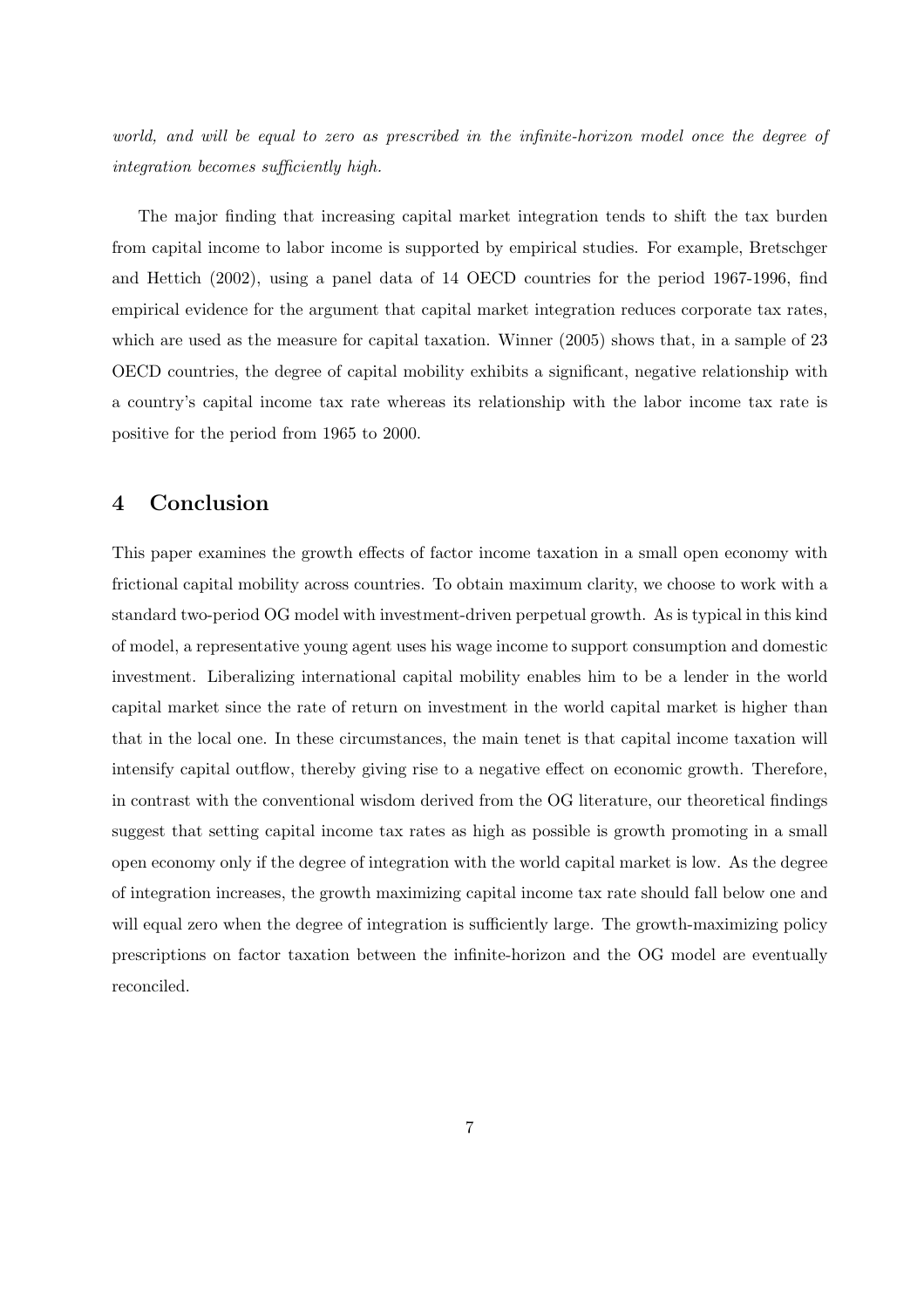#### Appendix (Not intended for publication)

#### The Derivation of the Government Budget Constraint

Since the government imposes proportional, flat tax rates  $\tau_w$  and  $\tau_r$  on domestic wage income and domestic capital income, respectively, and the public expenditures are a constant fraction of total output, its budget constraint is given by:

$$
\alpha y_t = \tau_w w_t + \tau_r r_t i_{t-1}.
$$

Substituting the market equilibrium condition  $k_{t+1} = i_t$  with (3) and (4) into the above equation yields:

$$
\alpha y_t = (1 - \theta)\tau_w k_t + \theta \tau_r k_t.
$$

Since  $A_t = k_t$  and  $l_t = 1$ , it follows that  $y_t = k_t$  holds in equilibrium. Therefore, the government budget constraint can be written as:

$$
\alpha = (1 - \theta)\tau_w + \theta\tau_r.
$$

The Derivation of the Domestic Investment Equation and the Growth Equation

Substituting  $c_t^1 = (1 - \tau_w)w_t - i_t - b_t - \mu_{\overline{k}_t}^{b_t^2}$  and  $c_{t+1}^2 = [1 + (1 - \tau_r)\theta]i_t + (1 + r_b)b_t$  into (5) gives:

$$
\frac{[1+(1-\tau_r)\theta]i_t+(1+r_b)b_t}{(1-\tau_w)w_t-i_t-b_t-\mu_{k_t}^{\frac{b_t^2}{k}}} = \beta[1+(1-\tau_r)\theta].
$$

Rewriting it as:

$$
[1 + (1 - \tau_r)\theta]i_t + (1 + r_b)b_t = \beta[1 + (1 - \tau_r)\theta][(1 - \tau_w)w_t - i_t - b_t - \mu \frac{b_t^2}{k_t}],
$$
  
\n
$$
[1 + (1 - \tau_r)\theta](1 + \beta)i_t = \beta[1 + (1 - \tau_r)\theta](1 - \tau_w)w_t - b_t\{(1 + r_b) + \beta[1 + (1 - \tau_r)\theta]\mu \frac{b_t}{k_t}\}.
$$

By associating it with  $\frac{b_t}{k_t} = \frac{1}{2\mu} \left[ \frac{1+r_b}{1+(1-\tau_r)\theta} - 1 \right]$ , the above equation becomes

$$
[1 + (1 - \tau_r)\theta](1 + \beta)i_t = \beta[1 + (1 - \tau_r)\theta](1 - \tau_w)w_t - \frac{k_t}{2\mu} \left[ \frac{1 + r_b}{1 + (1 - \tau_r)\theta} - 1 \right] \{(1 + r_b)(1 + \frac{\beta}{2})
$$
  
 
$$
+ \frac{\beta}{2}[1 + (1 - \tau_r)\theta]\},
$$
  
\n
$$
i_t = \frac{\beta}{1 + \beta}(1 - \tau_w)w_t - \frac{k_t}{2\mu(1 + \beta)} \left[ \frac{1 + r_b}{1 + (1 - \tau_r)\theta} - 1 \right] \left[ \frac{(1 + r_b)(1 + \frac{\beta}{2})}{1 + (1 - \tau_r)\theta} + \frac{\beta}{2} \right].
$$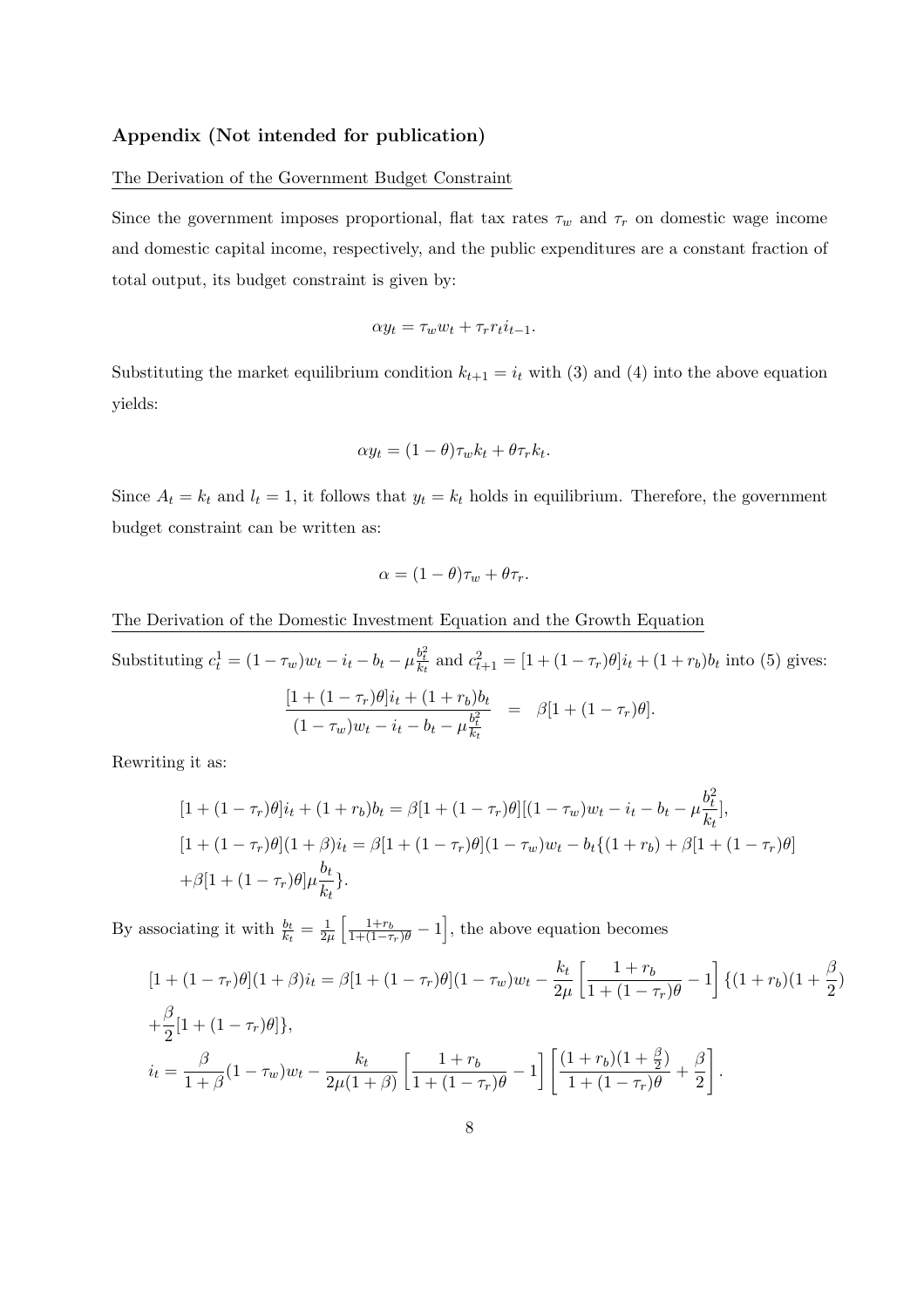Combining the market equilibrium condition  $k_{t+1} = i_t$  and (4) with the above equation and using the government budget constraint yields

$$
g \equiv \frac{k_{t+1}}{k_t} = \frac{\beta(1-\theta)}{1+\beta}(1-\frac{\alpha-\theta\tau_r}{1-\theta}) - \frac{1}{2\mu(1+\beta)} \left[ \frac{1+r_b}{1+(1-\tau_r)\theta} - 1 \right] \left[ \frac{(1+r_b)(1+\frac{\beta}{2})}{1+(1-\tau_r)\theta} + \frac{\beta}{2} \right].
$$

Using equation (2) with  $A_t = k_t$  and  $l_t = 1$  in association with the result that  $\frac{b_t}{k_t} = \frac{b_t}{k_t}$  $\frac{b}{k}$ , one can show that  $\frac{y_{t+1}}{y_t} = \frac{b_{t+1}}{b_t}$  $\frac{t+1}{b_t} = \frac{k_{t+1}}{k_t}$  $\frac{t+1}{k_t} \equiv g$  holds.

#### References

Bretschger, L., Hettich, F., 2002. Globalization, capital mobility and tax competition: theory and evidence for OECD countries. European Journal of Political Economy 18, 695–716.

Caball´e, J., 1998. Growth effects of taxation under altruism and low elasticity of intertemporal substitution. Economic Journal 108, 92–104.

Chamley, C., 1986. Optimal taxation of capital income in general equilibrium with infinite lives. Econometrica 54, 607–622.

Correira, I. H., 1996. Dynamic optimal taxation in small open economies. Journal of Economic Dynamics and Control 20, 691–708.

Ho, W. H., Wang, Y., 2007. Factor income taxation and growth under asymmetric information. Journal of Public Economics 91, 775–789.

Jones, L.E., Manuelli, R.E., 1992. Finite lifetimes and growth. Journal of Economic Theory 58, 171–197.

Jones, L.E., Manuelli, R.E., Rossi, P.E., 1993. Optimal taxation in models of endogenous growth. Journal of Political Economy 101, 485–517.

Lucas, R.E., 1990. Supply-side economics: an analytical review. Oxford Economic Papers 42, 293–316.

Milesi-Ferretti, G.M., Roubini, N., 1998. On the taxation of human and physical capital in models of endogenous growth. Journal of Public Economics 70, 237–254.

Rebelo, S., 1991. Long run policy analysis and long run growth. Journal of Political Economy 99, 500–521.